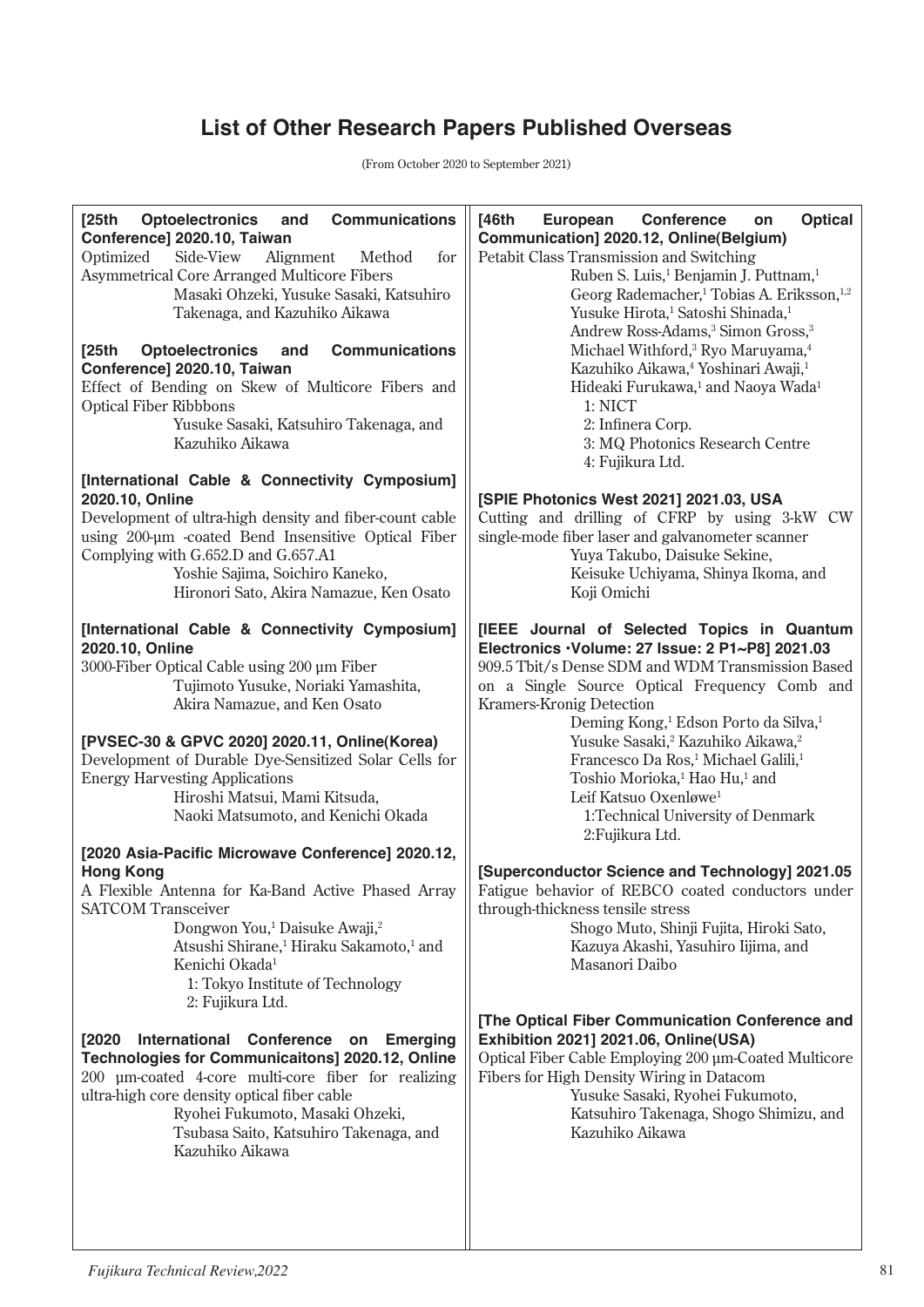| [The Optical Fiber Communication Conference and                                                                                                                                                                                                                                                                                                                                                                                                                                                                                                                                                                                               | [The 15th European Conference on Applied                                                                                                                                                                                                                                                                                                                                                                                                                                  |
|-----------------------------------------------------------------------------------------------------------------------------------------------------------------------------------------------------------------------------------------------------------------------------------------------------------------------------------------------------------------------------------------------------------------------------------------------------------------------------------------------------------------------------------------------------------------------------------------------------------------------------------------------|---------------------------------------------------------------------------------------------------------------------------------------------------------------------------------------------------------------------------------------------------------------------------------------------------------------------------------------------------------------------------------------------------------------------------------------------------------------------------|
| Exhibition 2021] 2021.06, Online(USA)                                                                                                                                                                                                                                                                                                                                                                                                                                                                                                                                                                                                         | Superconductivity] 2021.09, Online                                                                                                                                                                                                                                                                                                                                                                                                                                        |
| 1,728-Fiber Cable With 12-Fiber Ribbons Comprising                                                                                                                                                                                                                                                                                                                                                                                                                                                                                                                                                                                            | AC loss measurements in an HTS coil wound using two-                                                                                                                                                                                                                                                                                                                                                                                                                      |
| 160-μm Coating Fiber With 80-μm Cladding                                                                                                                                                                                                                                                                                                                                                                                                                                                                                                                                                                                                      | ply bundle conductor                                                                                                                                                                                                                                                                                                                                                                                                                                                      |
| S. Matsuo, K. Yamashiro, K. Hoshi,                                                                                                                                                                                                                                                                                                                                                                                                                                                                                                                                                                                                            | K.Kajikawa, <sup>1</sup> Y.Fujiwara, <sup>1</sup> M.Miezaki, <sup>1</sup>                                                                                                                                                                                                                                                                                                                                                                                                 |
| Y. Tsujimoto, M. Miyata, H. Asada,                                                                                                                                                                                                                                                                                                                                                                                                                                                                                                                                                                                                            | S.Awaji, <sup>2</sup> A.Badel, <sup>2</sup> K.Takahashi, <sup>2</sup>                                                                                                                                                                                                                                                                                                                                                                                                     |
| T. Nakajima, and K. Osato                                                                                                                                                                                                                                                                                                                                                                                                                                                                                                                                                                                                                     | T.Okada, <sup>2</sup> T.Abe, <sup>2</sup> S.Fujita, <sup>3</sup> S.Muto, <sup>3</sup>                                                                                                                                                                                                                                                                                                                                                                                     |
| [virtual 2021 joint 23rd Cryogenic Engineering                                                                                                                                                                                                                                                                                                                                                                                                                                                                                                                                                                                                | K.Tsuchiya, <sup>3</sup> Y.Iijima, <sup>3</sup> and M.Daibo <sup>3</sup>                                                                                                                                                                                                                                                                                                                                                                                                  |
| Conference and International Cryogenic Materials                                                                                                                                                                                                                                                                                                                                                                                                                                                                                                                                                                                              | 1: Sanyo-Onoda City Univ.                                                                                                                                                                                                                                                                                                                                                                                                                                                 |
| Conference] 2021.07, Online                                                                                                                                                                                                                                                                                                                                                                                                                                                                                                                                                                                                                   | 2: Tohoku Univ.                                                                                                                                                                                                                                                                                                                                                                                                                                                           |
| Development of long-length and uniform 2G HTS wire at                                                                                                                                                                                                                                                                                                                                                                                                                                                                                                                                                                                         | 3: Fujikura Ltd.                                                                                                                                                                                                                                                                                                                                                                                                                                                          |
| Fujikura                                                                                                                                                                                                                                                                                                                                                                                                                                                                                                                                                                                                                                      | [47th European Conference on Optical Communica-                                                                                                                                                                                                                                                                                                                                                                                                                           |
| S. Hanyu                                                                                                                                                                                                                                                                                                                                                                                                                                                                                                                                                                                                                                      | tion] 2021.09, Online (France)                                                                                                                                                                                                                                                                                                                                                                                                                                            |
| [The Journal of Adhesion] 2021.07                                                                                                                                                                                                                                                                                                                                                                                                                                                                                                                                                                                                             | MEMS mirror-based 1×4 Core Selective Switch for 12-                                                                                                                                                                                                                                                                                                                                                                                                                       |
| Volume Change and Viscoelastic                                                                                                                                                                                                                                                                                                                                                                                                                                                                                                                                                                                                                | core fiber with low insertion-loss                                                                                                                                                                                                                                                                                                                                                                                                                                        |
| Properties                                                                                                                                                                                                                                                                                                                                                                                                                                                                                                                                                                                                                                    | Yuta Goto, <sup>1</sup> Ruben S Luís, <sup>1</sup>                                                                                                                                                                                                                                                                                                                                                                                                                        |
| of                                                                                                                                                                                                                                                                                                                                                                                                                                                                                                                                                                                                                                            | Yusuke Hirota, <sup>1</sup> Satoshi Shinada, <sup>1</sup>                                                                                                                                                                                                                                                                                                                                                                                                                 |
| UV-curable Adhesives for Precise Positioning during                                                                                                                                                                                                                                                                                                                                                                                                                                                                                                                                                                                           | Sayaka Nagayama, <sup>2</sup> Asa Higashitani, <sup>2</sup>                                                                                                                                                                                                                                                                                                                                                                                                               |
| Curing Process and Their Formulation                                                                                                                                                                                                                                                                                                                                                                                                                                                                                                                                                                                                          | Tetsuya Kobayashi, <sup>2</sup> Ryohei Fukumoto, <sup>3</sup>                                                                                                                                                                                                                                                                                                                                                                                                             |
| A. Takahashi, <sup>1</sup> and C. Sato <sup>2</sup>                                                                                                                                                                                                                                                                                                                                                                                                                                                                                                                                                                                           | and Hideaki Furukawa <sup>1</sup>                                                                                                                                                                                                                                                                                                                                                                                                                                         |
| 1: Fujikura Ltd.                                                                                                                                                                                                                                                                                                                                                                                                                                                                                                                                                                                                                              | 1: National Institute of Information and                                                                                                                                                                                                                                                                                                                                                                                                                                  |
| 2: Tokyo Institute of Technology                                                                                                                                                                                                                                                                                                                                                                                                                                                                                                                                                                                                              | Communications Technology (NICT)                                                                                                                                                                                                                                                                                                                                                                                                                                          |
| [Superconductor Science and Technology] 2021.08<br>Superconducting<br>properties<br>of<br>commercial<br>REBCO-coated conductors with artificial pinning centers<br>Kiyosumi Tsuchiya, <sup>1</sup> Xudong Wang, <sup>1</sup><br>Shinji Fujita, <sup>2</sup> Ataru Ichinose, <sup>3</sup><br>Kyohei Yamada, <sup>4</sup> Akio Terashima, <sup>1</sup> and<br>Akihito Kikuchi <sup>5</sup><br>1:KEK<br>2: Fujikura Ltd.<br>3: CRIEPI<br>4: Sophia Univ.<br>5: NIMS<br>[The 15th European Conference on Applied<br>Superconductivity] 2021.09, Online<br>Recent progress of RE-based High Temperature<br>Superconductors at Fujikura<br>S. Hanyu | 2: OPTOQUEST Co., Ltd.<br>3: Fujikura Ltd.<br>[47th European Conference on Optical Communica-<br>tion] 2021.09, Online (France)<br>Variations in the Optical Characteristics of 200 µm and<br>250 µm Coated Multicore Fibres Owing to Cabling<br>Y. Sasaki, R. Fukumoto, K. Takenaga,<br>S. Shimizu, and K. Aikawa<br>[47th European Conference on Optical Communica-<br>tion] 2021.09, Online (France)<br>Alignment and fusion splicing techniques for MCFs<br>M. Ohzeki |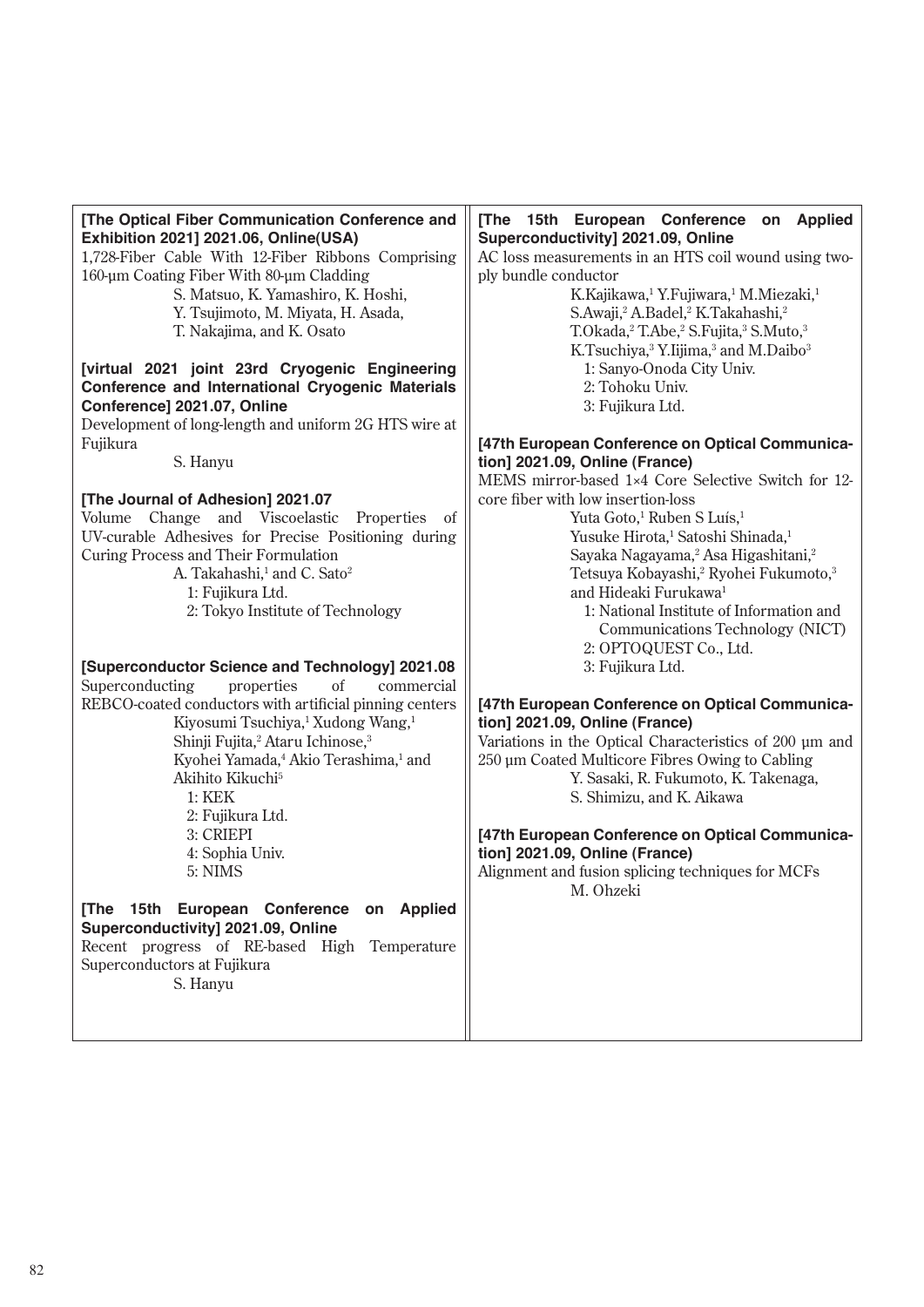## **Editorial Committee**

**Chairman** *Ning* Guan *Kensuke* Shima *Kazunori* Onabe *Osamu* Nakao *Ken* Osato *Shoichiro* Matsuo *Takayuki* Kubo *Katsuji* Takahara *Shohei* Takahashi *Koichi* Kubota *Harutoshi* Hagino *Hiroyuki* Taguchi *Kiyotsugu* Oba